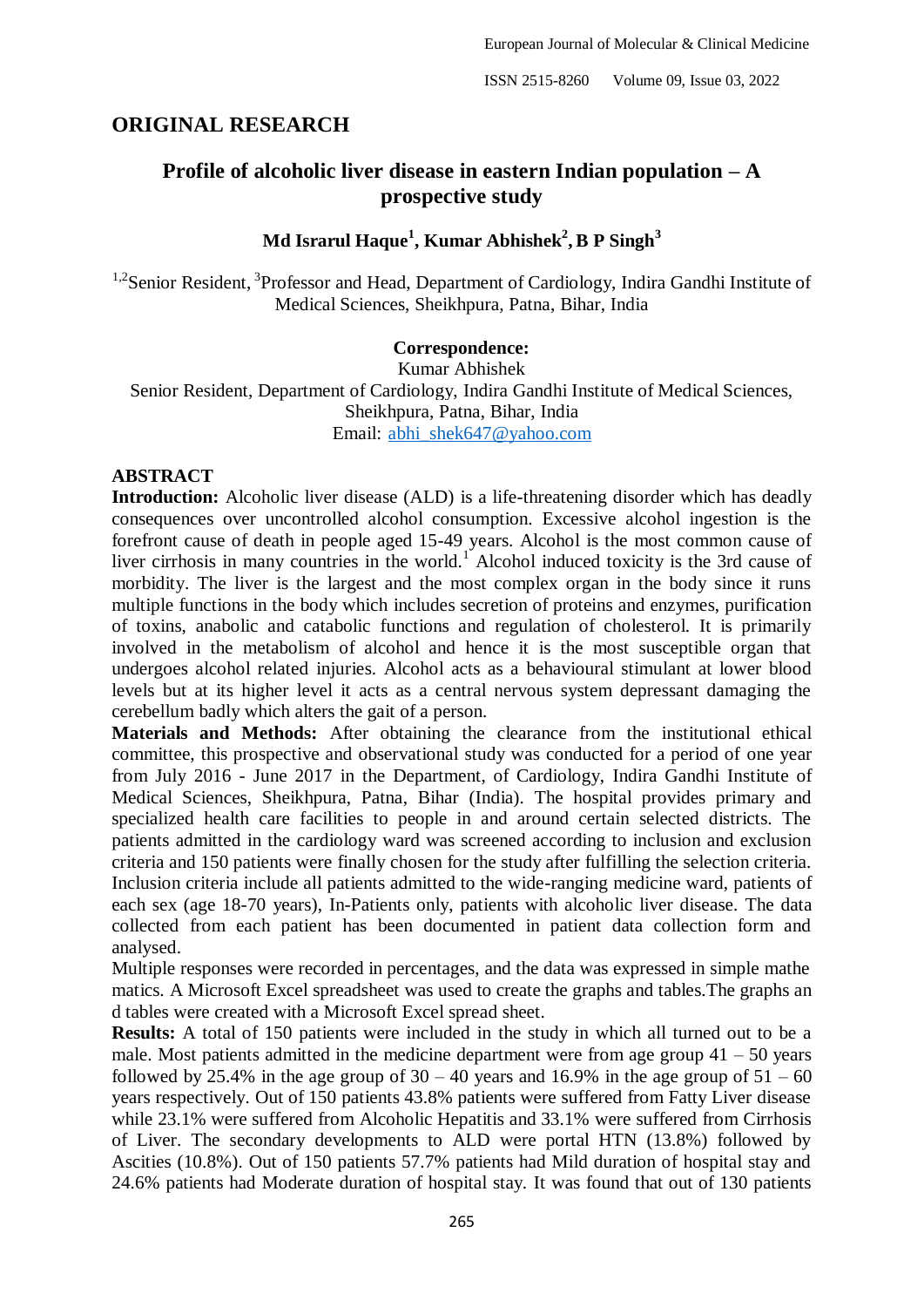52.3% patients had alcohol as major risk factor while 47.7% patients had alcohol and smoking risk factor.

The resultsreveal that 67.7% of the total patients had consumed alcohol other than brandy or whiskey.

It was found that out of 130 patients 61.5% patients had alcohol periodically while 38.5% patients had alcohol daily. According to CAGE it was found that out of total 130 patients 58.5% patients had significant while 41.5% patients had non-significant. The results showed that out of total patient's 67.7% patients had other type of alcohol than brandy or whisky (Table – 5,6). It was found that out of 130 patients 61.5% patients had alcohol periodically while 38.5% patients had alcohol daily (Table  $-7$ ). According to CAGE it was found that out of total 130 patients 58.5% patients had significant while 41.5% patients had non-significant. Out of total 150 patients 69.2% patients had prescribed up to 7 medications while 30.8% patients had prescribed up to 15 medications (Table – 8,10). It shows that Vit B1, B2, B12, K was prescribed for treatment to 61.5%% patients followed by pantoprazole (53.8%), Spironolactone (42.3%) and cefotaxime (37.7%). Ceftriaxone, Propranolol, Thiamine, Lornithine- L-asparate, were other major drugs which were prescribed to more than 30% patients.

**Discussion:** In the present study did not get any single female patient of ALD, this may be due girls/females are still following their Indian traditional culture that too especially in nonmetro cities. In the present study, maximum number of patients was 60(42.6%) of ALD with the age group of 41-50, followed by the patients 30-40 is 33(25.4). People in this age group are more likely to be affected by excessive alcohol intake because A LD takes years to manifest its progressive nature and lethal consequences.

**Conclusion:** In this study, vitamins B1, B2, B12, and Vitamin K, as well as pantoprozole, Spironolactone, vitamins, cefotaxime, ceftriaxone, Thiamine, L-ornithine-L-asparate, and others, were found to be the most widely used drugs in ALD patients. The present study concludes that alcoholism is the main culprit in the development of ALD and alcohol abuse.

**Keywords:** Alcohol liver disease, Quality of life, Recommended drug therapy

# **INTRODUCTION**

Alcoholic liver disease (ALD) is a life-threatening disorder which has deadly consequences over uncontrolled alcohol consumption. Excessive alcohol ingestion is the forefront cause of death in people aged 15-49 years. Alcohol is the most common cause of liver cirrhosis in many countries in the world.<sup>1</sup> Alcohol induced toxicity is the 3rd cause of morbidity.<sup>2</sup> The liver is the largest and the most complex organ in the body since it runs multiple functions in the body which include, secretion of proteins and enzymes, purification of toxins, anabolic and catabolic functions and regulation of cholesterol. It is primarily involved in the metabolism of alcohol and hence it is the most susceptible organ that undergoes alcohol related injuries.<sup>3</sup> Alcohol is used by mankind since ancient times for various purposes like stimulation of central nervous system and as an aphrodisiac.

Alcohol has been described as "Somaras" in Hindu mythology.<sup>4</sup> at lower blood levels, alcoho l functions as a behavioural stimulant, but at higher blood levels, it acts as a central nervous s ystem depressant, damaging the cerebellum and altering a person's gait. The Royal College of Physicians (RCP) recommends a weekly alcohol limit of 21 units (210g) for males and 14 un its (140g) for women. The liver and body usually manage with alcohol when drinking of small amount (1-2 units) or within prescribed limit which may help to prevent heart disease and stroke. <sup>5</sup> ALD comprises of three main types: Fatty liver, liver cirrhosis and Alcoholic hepatitis. <sup>6</sup> Alcohol metabolism provides the root for understanding alcohol-induced liver damage. Alcohol is always metabolized in the liver and Alcohol dehydrogenase (ADH) is the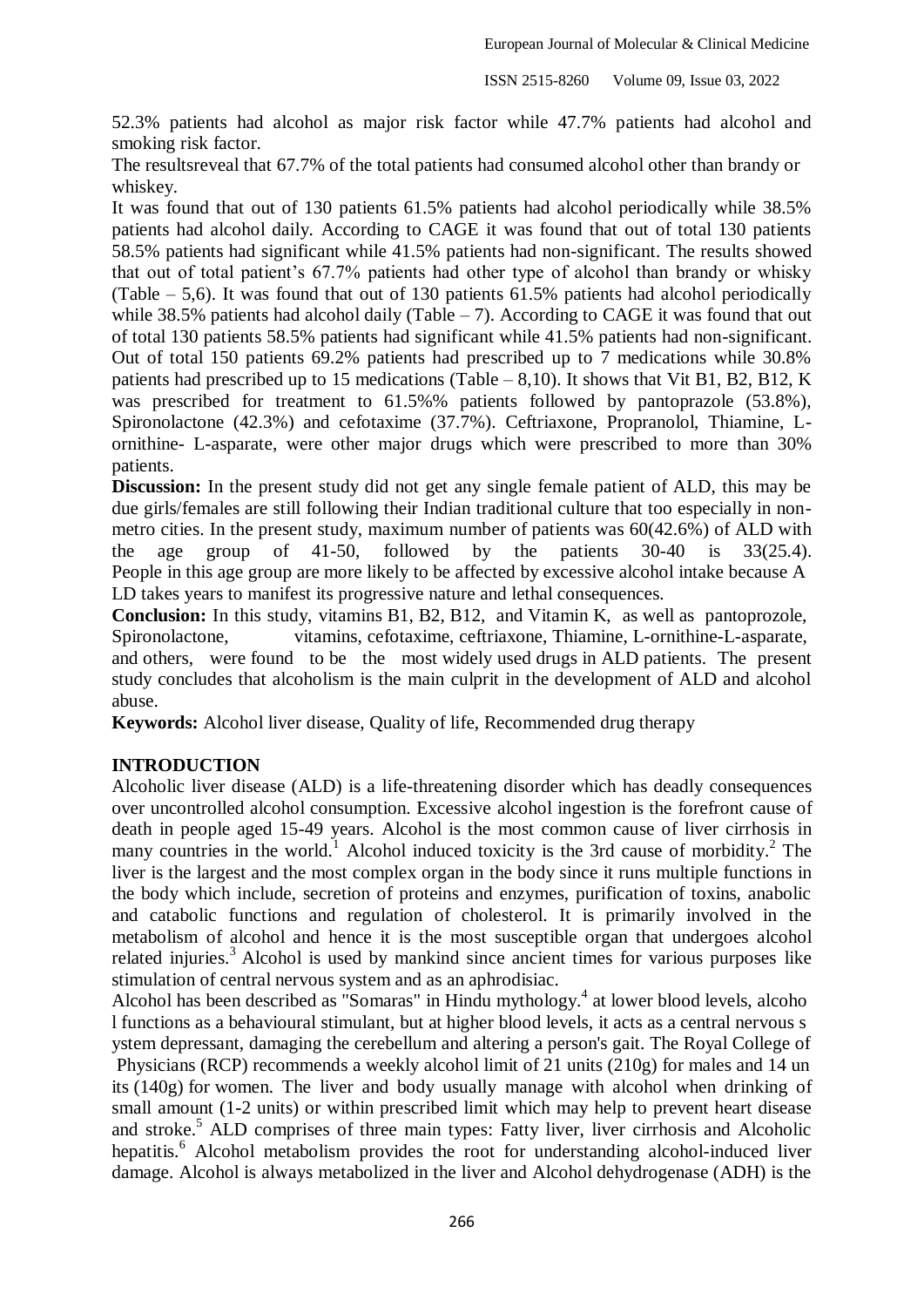major enzyme responsible in the metabolism of alcohol. Through a biochemical process known as oxidation, this enzyme turns alcohol to acetaldehyd e. Acetaldehyde is toxic to the human body, even in low amounts. The enzyme aldehyde dehy drogenase (ALDH) normally converts acetaldehyde to acetate rapidly. The majority of the ac etate in the bloodstream flows to other areas of the body, where it can reenter former metabol ic cycles that produce energy or useful chemicals.Alcohol abuse not only affects the liver but it also affects other organs and systems such as, gastrointestinal tract, pancreas, circulatory organs, cranial nerves and blood circulation. <sup>7</sup>Cirrhosis complications cause a high rate of morbidity and mortality, making it a major cause of global health burden. According to the Global Burden of Disease 2010 study, cirrhosis of the liver was the cause of 1.2 percent of global Disability-Adjusted Life Years and 2% of all deaths in  $2010$ .<sup>8,9</sup> Since 1980, there has been a gradual increase in cirrhosisrelated mortality in India as the prevalence of cirrhosis risk factors, such as alcohol consumption, HBV, HCV, and diabetes (a key risk factor for NAFLD), has also increased.<sup>10</sup> In 2010, deaths from liver cirrhosis accounted for nearly one

fifth (18.3%) of all liver cirrhosis deaths globally.<sup>11</sup>As a result, universal and consistent effort s are required to control the cirrhosis risk factors that can be avoided. Cirrhosis risk factors va ry among different geographical groups around the world. Alcohol and HCV infection are the leading causes of chronic liver disease in developed countries, while alcohol and HBV infect ion are the leading causes in poor countries. D'Amico et al.<sup>12</sup> conducted a systematic review that included 118 studies (23,797 patients) and found that alcohol was the most common cause of cirrhosis (46%), followed by HCV (35%), HBV (11%), and other factors (12%). The diagnosis of ALD depends on history of alcohol ingestion, physical signs and symptoms and laboratorial investigations. Therefore, the current study was carried out for grading the alcoholic liver disease, assessment of risk factors involved and review of treatment chart for better utilization of medicaments in the management of ALD patients.

# **MATERIALS AND METHODOLOGY**

After obtaining the clearance from the institutional ethical committee, this prospective and observational study was conducted for a period of one year from July 2016 - June 2017 in the Department of Cardiology, Indira Gandhi Institute of Medical Sciences, Sheikhpura, Patna, Bihar (India).The hospital provides primary and specialized health care facilities to people in and around certain selected districts. The patients admitted in the cardiology ward was screened according to inclusion and exclusion criteria and 150 patients were finally chosen for the study after fulfilling the selection criteria. Inclusion criteria include all patients admitted to the wide-ranging medicine ward, patients of each sex (age 18-70 years), In-Patients only, patients with alcoholic liver disease. There are few exclusion criteria which include pregnant and lactating women, patients who are unconscious or in coma, unable to comply due to mental retardation, non-alcoholic liver diseases patients are excluded from the study. All the patients of either of gender diagnosed with ALD were confirmed through laboratory findings and patients who are willing to participate were included in the study. Data extracted from the case files by using data collection form by either interviewing or by extraction of data from patient's case files or both of the above were documented. The data collected from each patient has been documented in patient data collection form and analysed.

Multiple responses were recorded in percentages, and the data was expressed in simple mathe matics. A Microsoft Excel spreadsheet was used to create the graphs and tables.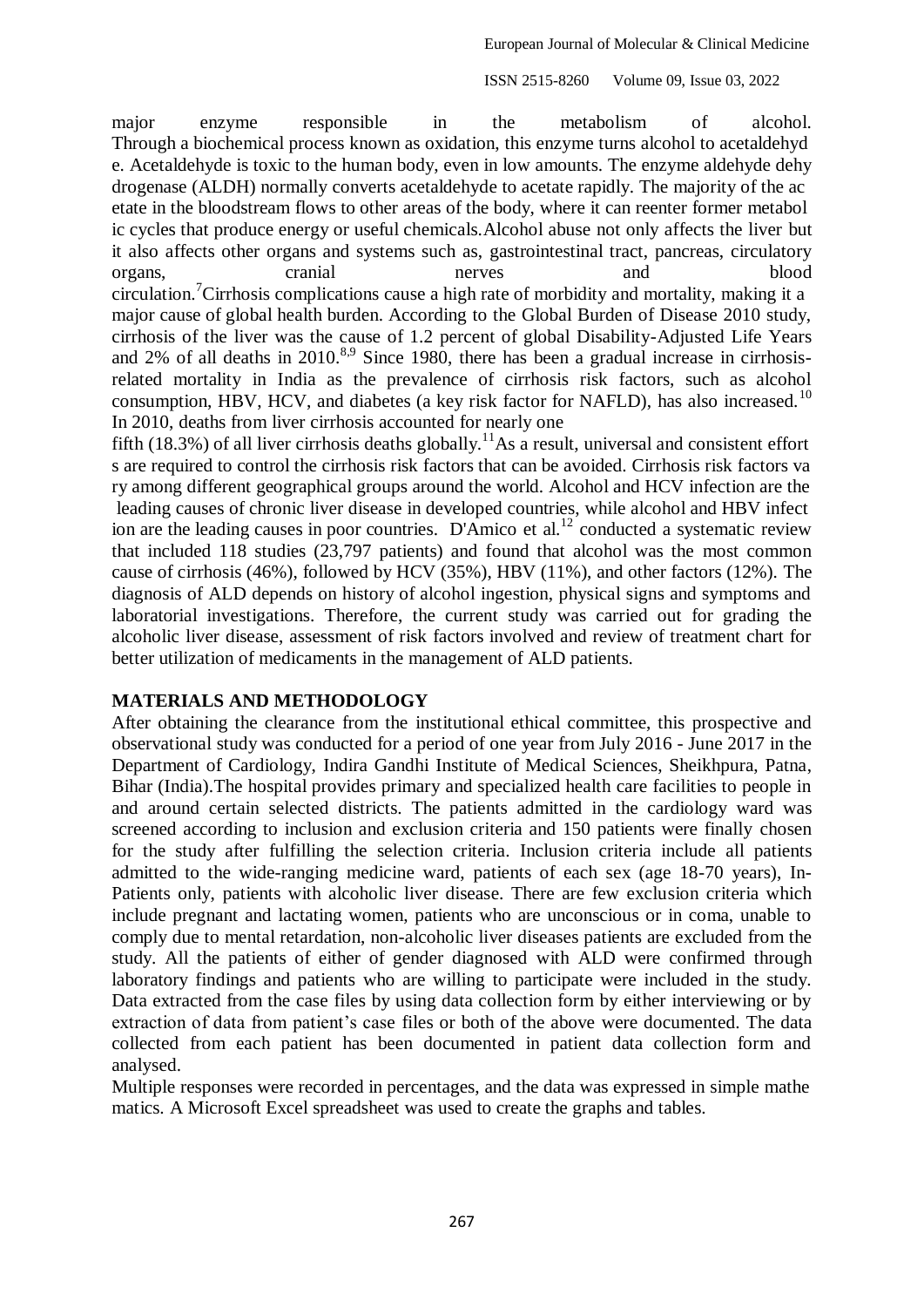### **RESULTS**

A total of 150 patients were included in the study, which all turned out to be male (Table 1). Most patients admitted to the cardiology department were from the age group of 41–50 years, followed by 25.4% in the age group of 30–40 years and 16.9% in the age group of 51–60 years, respectively. Out of 150 patients, 43.8% suffered from fatty liver disease, while 23.1% suffered from alcoholic hepatitis and 33.1% suffered from cirrhosis of the liver. The secondary developments in ALD were portal HTN (13.8%) followed by Ascities (10.8%) as shown in Table-2, whereas 10% of the patients had hepatitis. Anaemia affects a significant number of people (Table 3). Out of 150 patients, 57.7% had a mild duration of hospital stay and 24.6% had a moderate duration of hospital stay. It was discovered that out of 130 patients, 52.3% had alcohol as a major risk factor, and 47.7% had both alcohol and smoking risk factors (Table 4). The results reveal that 67.7% of the total patients had consumed alcohol other than brandy or whiskey (Table 5.5).It was discovered that 61.5% of the 130 patients consumed alcohol on a regular basis, while 38.5% consumed alcohol on a daily basis (Table 7). According to CAGE, 58.5% of the 130 patients had significant disease, while 41.5% had non-significant disease (Table 8). In a total of 150 patients, 69.2% were prescribed up to 7 medications, while 30.8% were prescribed up to 15 medications (Tables 8, 10).It reveals that 61.5% of patients were prescribed Vit B1, B2, B12, and K for treatment, followed by pantoprazole (53.8%), spironidole (42.3%), and cefotaxime (37.7%).Ceftriaxone, propranolol, thiamine, and L-ornithine-L-asparate were other major drugs which were prescribed to more than 30% of patients. All of the patients were counselled on their individual conditions for ALD consequences, and they were all encouraged to quit drinking and smoking. Patients were educated on the importance of nutritional support therapy and medication adherence.The role of nutritional support therapy and medication adherence were addressed to the patients. For the professionals, it was recommended that the significance of NLEM and its importance in patient care be explained.

# **DISCUSSION**

The percentage of male patients suffering from ALD was found to be 100% as all admitted patients were male, which is non-comparable to the study conducted by Vinayak S. Jamdade<sup>13</sup> where the male (96.7%) patients were suffering more with ALD when compared to female. In the present study did not get any single female patient of ALD, this may be due girls/females are still following their Indian traditional culture that too especially in nonmetro cities. In the present study, maximum number of patients were 60(42.6%) of ALD with the age group of 41-50, followed by the patients 30-40 is 33(25.4) which is related to the study conducted by Vinayak S. Jamdade  $13$  which showed that the patients (34.74%) with the age group of 31-40 years were mainly affected.

People in this age group are more likely to be affected by excessive alcohol intake because A LD takes years to manifest its progressive nature and lethal consequences (Table no. 01).

| Age (Years) | <b>No. of Patients</b> | Percentage $(\% )$ |
|-------------|------------------------|--------------------|
| $30 - 40$   | 38                     | 25.4               |
| $41 - 50$   | 70                     | 46.4               |
| $51 - 60$   | 25                     | 16.9               |
| $61 - 70$   | 14                     | 9.33               |
| >70         |                        | 2.3                |
| Total       | 150                    | 100                |

### **Table 1: Distribution of Cases According to Age**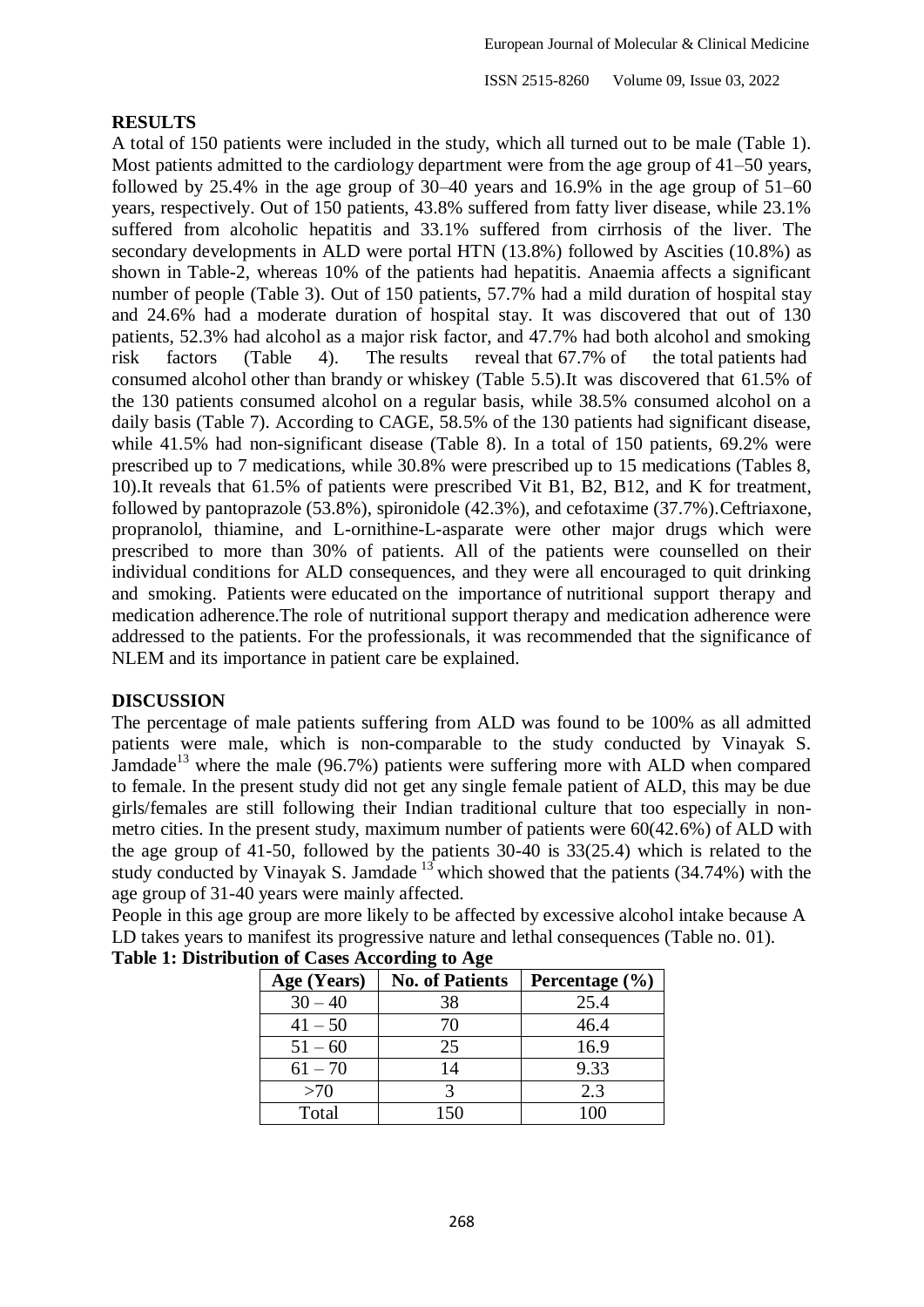

**Graph 1: Distribution of Cases According to Age (in years)**

In the present study it is analysed that greater number of patients affected with Fatty liver were 57 (43.8%) and followed by Liver cirrhosis 40 (33.1%). Patients were predominantly high with Fatty Liver as it is first stage of the ALD and upon immediate starts of treatment disease did not progress. (Table no.02)

| , . | $\blacksquare$ . Distribution of Cases According to Types of Acconone Erver Disease |                              |  |
|-----|-------------------------------------------------------------------------------------|------------------------------|--|
|     | <b>Types of Alcoholic Liver Disease</b>                                             | No. of patients   Percentage |  |
|     | Alcoholic hepatitis                                                                 |                              |  |
|     | Cirrhosis of Liver                                                                  |                              |  |

**Table – 2: Distribution of Cases According to Types of Alcoholic Liver Disease**

| Total                                                                                           | 150 | 100 |  |
|-------------------------------------------------------------------------------------------------|-----|-----|--|
|                                                                                                 |     |     |  |
| The secondary developments to ALD seen were portal hypertension (13.8%), Ascities               |     |     |  |
| $(10.8\%)$ , hepatitis $(10\%)$ and anemia $(6\%)$ in most of patients. Abstinence improves the |     |     |  |
| survival and prognosis of patients with ALD and prevents progression to liver cirrhosis         |     |     |  |
| through histologic development and decline in portal pressure. (Table no.03).                   |     |     |  |

Fatty liver 1 65 43.8

|  |  |  |  |  | Table - 3: Distribution of Cases According to Types of Alcoholic Liver Disease |  |  |  |  |  |
|--|--|--|--|--|--------------------------------------------------------------------------------|--|--|--|--|--|
|--|--|--|--|--|--------------------------------------------------------------------------------|--|--|--|--|--|

| <b>Secondary Developments</b> | <b>No. of Patients</b> | Percentage % |
|-------------------------------|------------------------|--------------|
| Portal Hypertension           | 21                     | 13.8         |
| Ascites                       | 16                     | 10.8         |
| Hepatitis                     | 15                     | 10           |
| Anemia                        |                        | 4.6          |
| <b>Diabetes</b>               |                        | 4.6          |
| Chronic liver disease         |                        | 3.1          |
| Psychotic syndrome            |                        | 3.1          |
| Hepatic coma                  |                        | 2.3          |
| Jaundice                      |                        | 2.3          |

Based on the length of hospital stay during the treatment period; it was observed that 57.7% of patients stayed for about 1-7 days. The patients who are admitted to the hospital at their initial stage of ALD did not lead to further severity of the disease as they have been started treatment (Table no.04)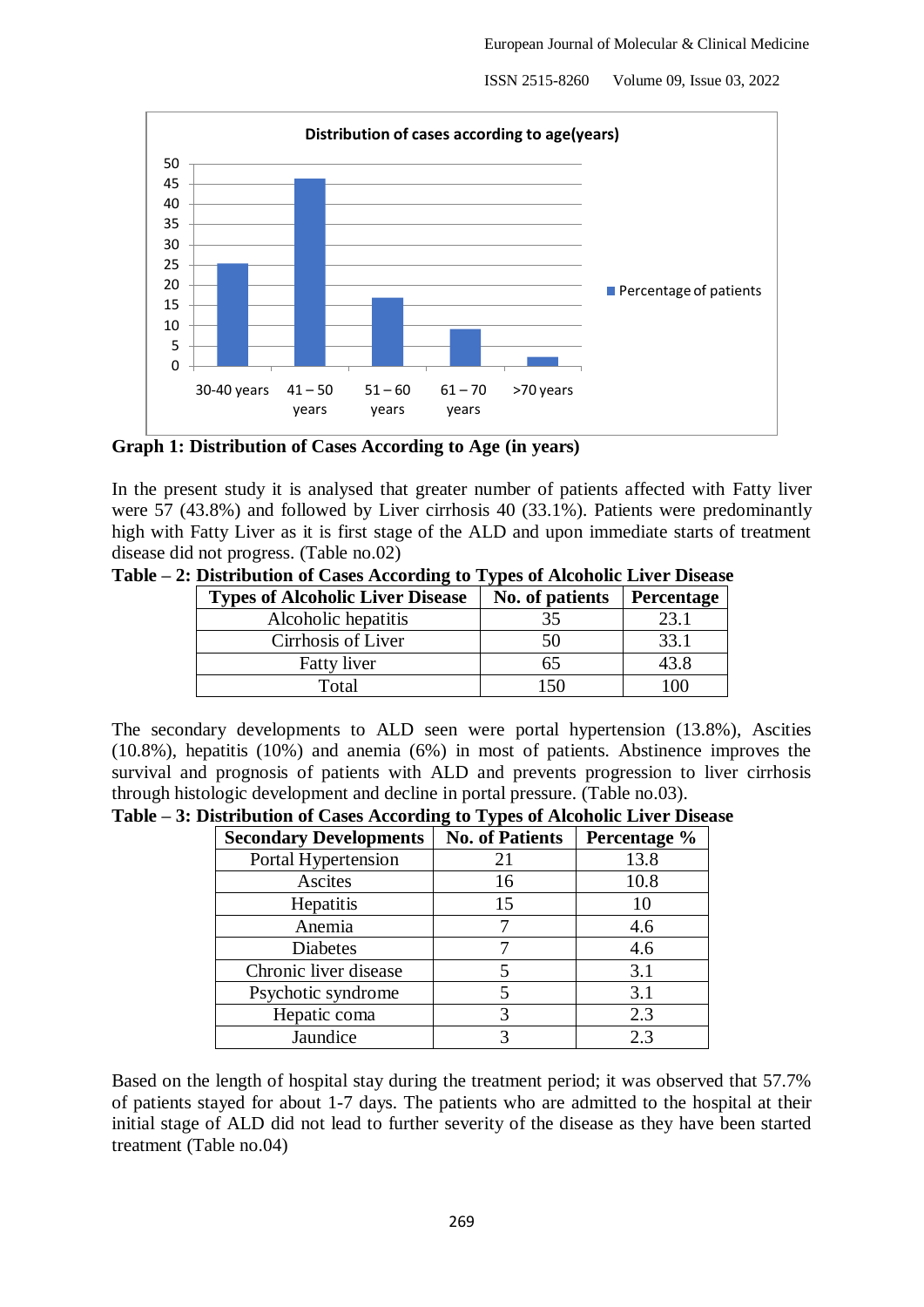| $\mathbf S$ is a contribution of $\mathbf S$ and $\mathbf S$ is a contribution of the spectrum of $\mathbf S$ |                 |                    |  |  |  |
|---------------------------------------------------------------------------------------------------------------|-----------------|--------------------|--|--|--|
| <b>Duration of hospital stay</b>                                                                              | No. of patients | Percentage $(\% )$ |  |  |  |
| Mild $(1 – 7$ days)                                                                                           | 86              | 57.7               |  |  |  |
| Moderate $(8 - 15$ days)                                                                                      | 37              | 24.6               |  |  |  |
| Rigorous $(16 - 30 \text{ days})$                                                                             | つつ              | 17.7               |  |  |  |
| Total                                                                                                         | 150             | $($ $)($ $)$       |  |  |  |

**Table 4: Distribution of Cases According to Duration of Hospital Stay**

Alcohol was a major risk factor in 52.3% patients, followed by alcohol and smoking in 47.7%. Alcohol is well known to cause liver disorders because of the fact that healthy liver tissues are replaced with scar tissues that ultimately leads to improper functioning of liver. (Table no.05).

**Table 5: Distribution of Cases According to Risk Factors**

| <b>Risk factors</b> | No. of patients | Percentage $(\% )$ |
|---------------------|-----------------|--------------------|
| Alcohol             |                 | 52.3               |
| Alcohol $&$ smoking |                 |                    |
| Total               | 150             | 706.               |

With 150 patients 67.7% patients had other type of alcohol (local brands) which was predominantly high followed by brandy and whisky. Local brands of alcohol are more preferred in rural areas due to economic factor. (Table no.06).

**Table 6: Distribution of Cases According to Types of Alcohol**

| <b>Types of Alcohol</b> | No. of patients | Percentage $(\% )$ |
|-------------------------|-----------------|--------------------|
| <b>Brandy</b>           | 30              |                    |
| Whisky                  |                 | 12.3               |
| Others (Local brands)   | ിറ              | 61.5               |
| Total                   |                 |                    |

It was observed from the total of 150 patients, 61.5% patients had alcohol periodically while 38.5% patients had alcohol daily may be due to addiction of alcohol consumption (Table no.07).

**Table 7: Distribution of Cases According to Frequency**

| <b>Frequency</b> | No. of patients | Percentage $(\% )$ |
|------------------|-----------------|--------------------|
| Daily            |                 | 38.5               |
| Periodically     |                 | 61.5               |
| Total            |                 |                    |

69.2% patients had prescribed up to 7 medications while 30.8% patients had prescribed up to 15 medications. These medications are prescribed based on their individual health conditions of the patient (Table no.08).

**Table 8: Distribution of cases according to number of medications**

| No. of medications | No. of patients | Percentage $(\% )$ |
|--------------------|-----------------|--------------------|
| Upto 7             | 04              |                    |
| Upto15             | 46              | 30.8               |
| Total              | -50             | 100                |

A CAGE questionnaire is the method to assess the clinical significance of alcohol addiction which is directly or indirectly involved in fast progression of ALD. According to CAGE questionnaire out of 130 patients, 58.5% of patients were clinically significant followed by 41.5% patients were non-significant which is contradictory to the study conducted by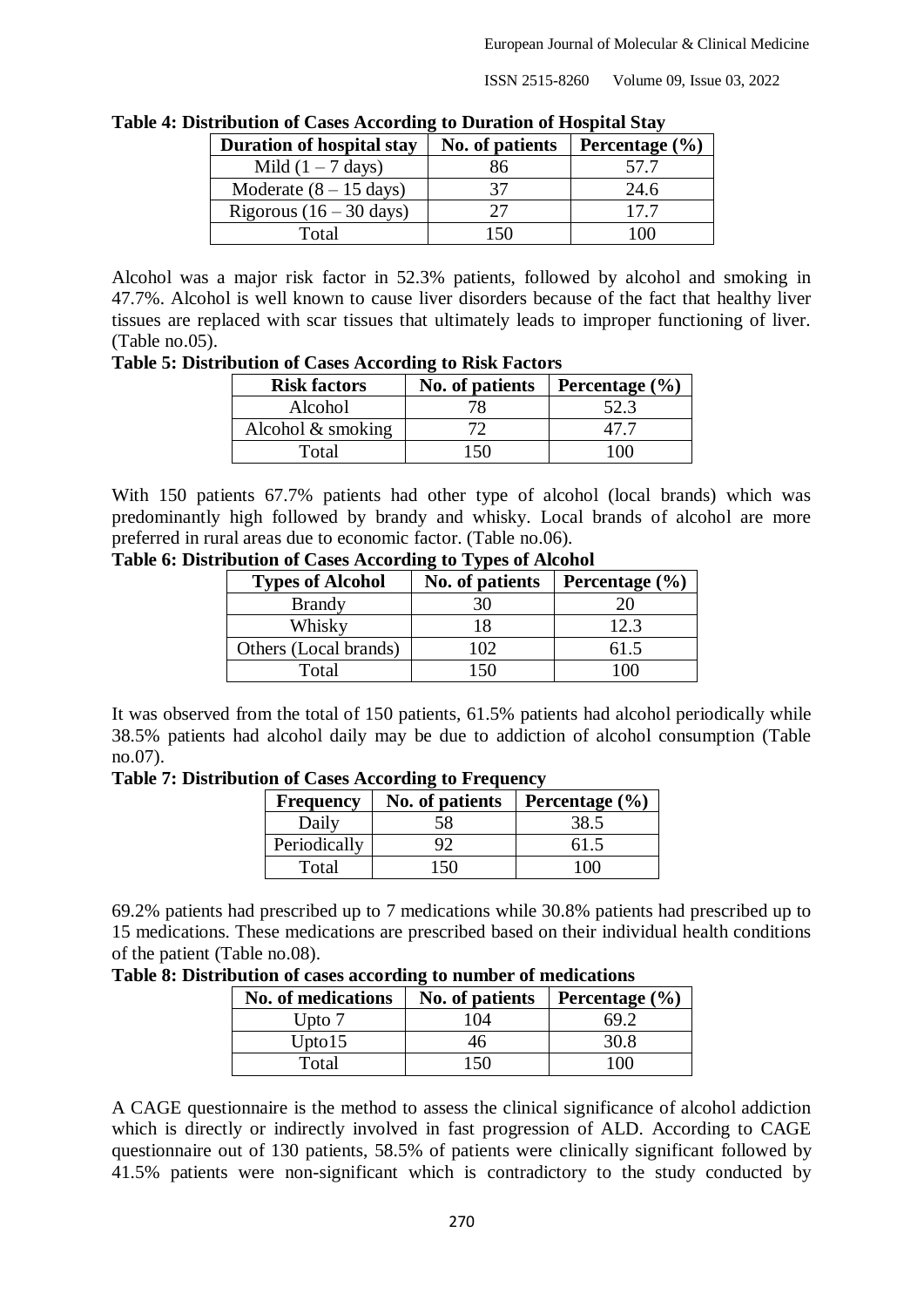Mohannad Dugum <sup>14</sup>which shows non-significant patients were high when compared to significant (Table no.09).

| <b>CAGE</b>                           | No. of patients | Percentage $(\% )$ |
|---------------------------------------|-----------------|--------------------|
| Significant $(2 \text{ or } >2)$      |                 | 58.5               |
| Non – significant $(0 \text{ or } 1)$ |                 |                    |
| Total                                 | 150             | ഥ                  |

**Table 9: Distribution of Cases According to CAGE Questionnaire.**

L-Ornithine- L -aspertate, Ursodiol, and other medications are commonly used to treat alcoholic liver disease.In this study, the percentage of L-Ornithine-L Aspartate was 32.3%, followed by Ursodiol (18.5%). Patients were administered Vitamin supplements 61.5 percent of the time and Pantoprazole 53.8 percent of the time, according to the prescribi ng pattern. This clearly demonstrated that in ALD patients, vitamins, proton pump inhibitors, hepatoprotective medications, and laxatives are commonly prescribed. The most common app lication of vitamin supplements in patients could be to speed up the recovery of liver function s. Second, Pantoprazole may have been administered due to a gastrointestinal issue linked to ALD. This is connected to Vinayak S Jamdade's  $^{13}$  study, in which pantoprazole (78.67%) wa s the most commonly recommended drug (Table no.10).

**Table 10: Distribution of Cases According to Generic Name of Drugs Prescribed As Per NLEM.**

| Generic name prescribed         | No. of patients | Percentage (%) |
|---------------------------------|-----------------|----------------|
| Vitamin B1, B2, B12, K          | 92              | 61.5           |
| Pantoprazole                    | 81              | 53.8           |
| Spironolactone                  | 63              | 42.3           |
| Cefotaxime                      | 57              | 37.7           |
| Ceftriaxone                     | 57              | 37.7           |
| Propranolol                     | 55              | 36.9           |
| Thiamine                        | 52              | 34.6           |
| $L$ – ornithine $L$ - aspartate | 48              | 32.3           |
| Furosemide                      | 38              | 25.4           |
| Ondansetron                     | 38              | 25.4           |
| Ofloxacin                       | 35              | 23.1           |
| Folic acid                      | 35              | 23.1           |
| Ursodiol                        | 28              | 18.5           |
| Vitamin A                       | 23              | 15.4           |
| Metadoxime                      | 17              | 11.5           |
| Lorazepam                       | 15              | 10             |
| Albumin                         | 15              | 10             |
| Tramadol                        | 14              | 9.8            |
| Sucralfate                      | 13              | 8.5            |
| Lactulose                       | $\overline{4}$  | 3.1            |
| Phenytoin                       | $\mathfrak{Z}$  | 2.3            |
| Hydrocortisone                  | $\overline{2}$  | 1.5            |

A recent study including 175 alcoholic cirrhotic patients, 140 non-alcoholic cirrhotic patients, 255 non-alcoholic controls, and 140 alcoholic controls, done in Lucknow, revealed that the ADH1C\*1/\*1 genotype exhibited a significant association with alcoholic liver cirrhosis while ADH1B genotypes did not show any significant association.<sup>16</sup>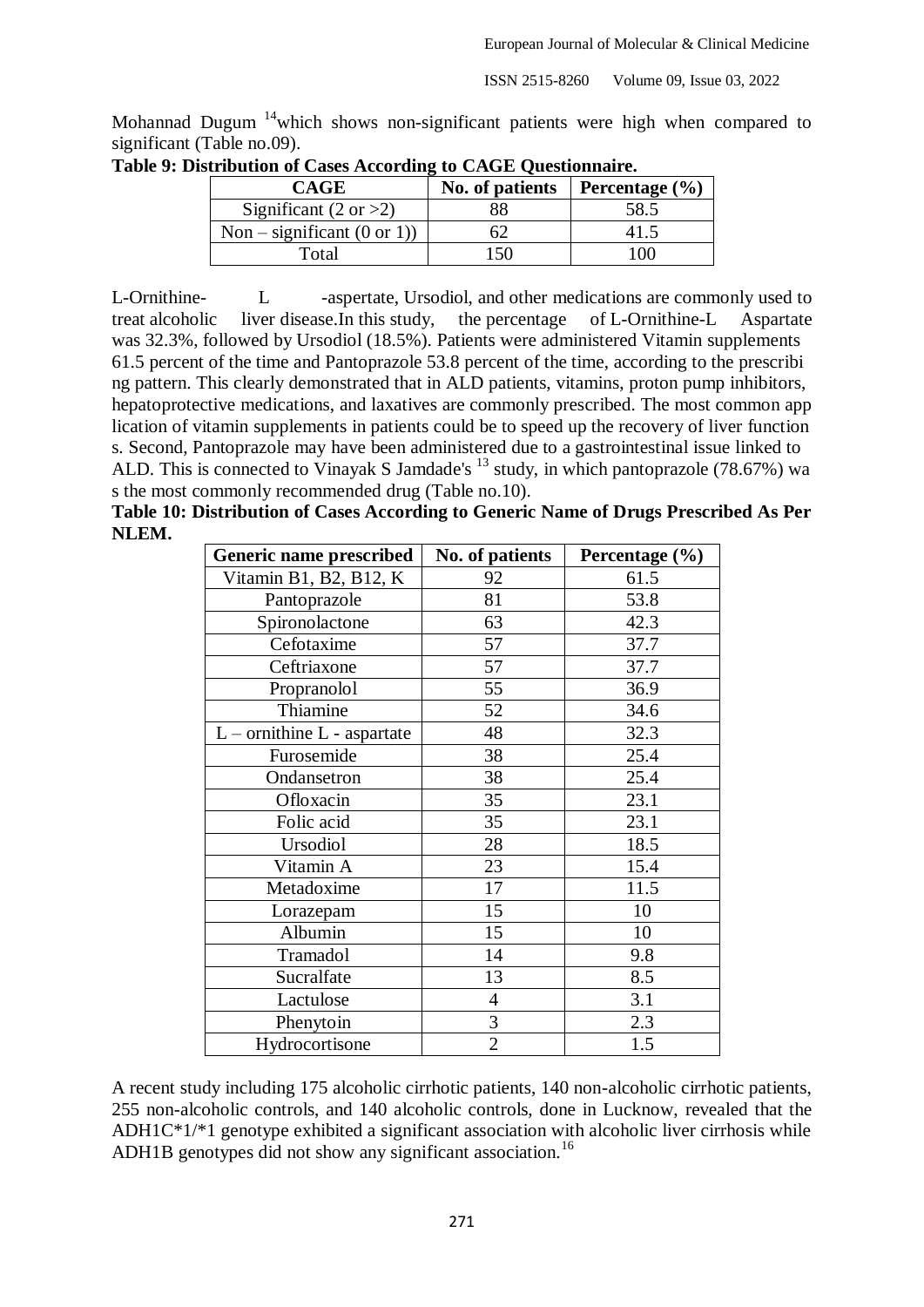Another study done at AIIMS including 174 alcoholics showed that hepatic transaminases were significantly increased, age of onset of alcohol dependence was significantly lower and duration of dependence was significantly higher in those with ALDH2\*1/\*1 as compared to the ALDH2\*2/\*2 genotype, suggesting a protective role of the latter genotype from alcoholism as well as alcoholic liver disease.<sup>17</sup>

Another study done by Bhaskar et al in 397 healthy individuals from six tribal populations from various parts of India reported that the ALDH2 $*2/*2$  allele was absent in Indians.<sup>18</sup>

Patient related recommendations - Stop alcohol intake immediately, stop smoking, Adherence to medication, Nutritional intake on regular basis, Patient counselling for ALD consequences Physician related recommendations - Use of corticosteroids on conditional basis, Nutritional support, therapy, Use of baclofen on conditional basis, Prescribe the drug from NLEM on required basis.

### **Table 11: Recommendations for ALD.**

Patient related recommendations

- 1. Stop alcohol intake immediately
- 2. Stop smoking
- 3. Adherence to medication
- 4. Nutritional intake on regular basis
- 5. Patient counselling for ALD consequences

Physician related recommendations

- 1. Use of corticosteroids on conditional basis.
- 2. Nutritional support therapy.
- 3. Use of Baclofen on conditional basis.
- 4. Prescribe the drug from NLEM on required basis.

### **CONCLUSION**

According to NLEM, Hepamerz, ursodiol is the most commonly prescribed liver protective's, followed by Liveril excluding from NLEM but are widely prescribed in our hospital.

In this study, vitamins B1, B2, B12, and Vitamin K, as well as pantoprozole, Spironolactone, vitamins, cefotaxime, ceftriaxone, Thiamine, L-ornithine-L-asparate, and others, were found to be the most widely used drugs in ALD patients. The values of prescribing indicators for average number of drugs per encounter, generic drug, injections, and drugs from NELM shows, deviation from the standard prescribing guidelines values recommended by World Health Organisation. Therefore, many multi-centred studies are required to be conducted which helps us to arrive at a conclusion to draw the best results on prescribing pattern of alcoholic liver disease in India. Therefore, these factors should be monitored very closely in order to ensure proper prescribing habits in the Indian hospitals. Random prescribing habits often leads to ineffective and unsafe treatment, increases the treatment cost, greater chances of adverse consequences and drug interactions and finally causes distress and harmful to the patients.<sup>7</sup> So, it is necessary to promote the rational drug use in developing countries with the help of WHO drug use indicators.<sup>15</sup> S Liveril (Silymarin) drug is a liver protective used extensively in the present study and proven its efficacy for ALD treatment, hence it may be recommended to include in the NLEM list for the better patient outcome. The present study concludes that alcoholism is the main culprit in the development of ALD and alcohol abuse.

### **REFERENCES**

1. Frazier TH, Stocker AM, Kershner NA, Marsano LS, Mclain CJ. Treatment of alcoholic liver disease. Therapeutic Advances in Gastroenterology 2011; 4(1):63-81.